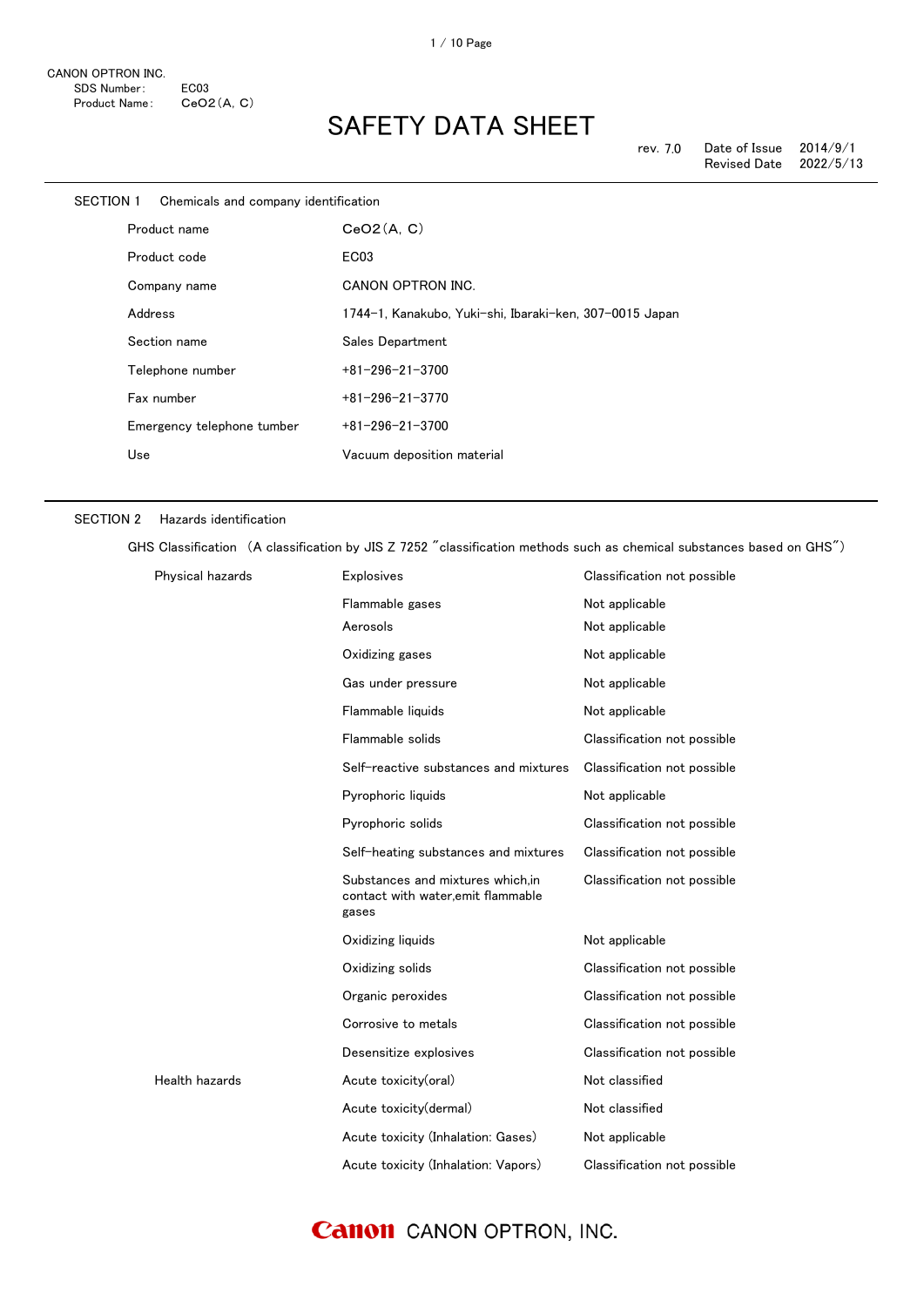|                       | Acute toxicity (Inhalation: Dusts and<br>mists)                                   | Not classified              |
|-----------------------|-----------------------------------------------------------------------------------|-----------------------------|
|                       | Skin corrosion/irritation                                                         | Not classified              |
|                       | Serious eye damage/eye irritation                                                 | Not classified              |
|                       | Respiratory sensitization                                                         | Classification not possible |
|                       | Skin sensitization                                                                | Classification not possible |
|                       | Germ cell mutagenicity                                                            | Not classified              |
|                       | Carcinogenicity                                                                   | Classification not possible |
|                       | Reproductive toxicity                                                             | Classification not possible |
|                       | Reproductive toxicity, effects on or via Classification not possible<br>lactation |                             |
|                       | Specific target organ toxicity(single<br>exposure)                                | Category 2                  |
|                       | Specific target organ toxicity (repeated<br>exposure)                             | Category 1                  |
|                       | Aspiration hazard                                                                 | Classification not possible |
| Environmental hazards | Hazardous to the aquatic environment<br>Short-term(acute)                         | Classification not possible |
|                       | Hazardous to the aquatic environment<br>Long-term(chronic)                        | Classification not possible |
|                       | Hazardous to the ozone layer                                                      | Classification not possible |

Label elements

hazard Pictograms **Health Hazard** 



Signal word **Danger** 

Dangerous goods hazard information

Precautionary statements

【Safety measures】 Do not breathe dust/fume/gas/mist/vapours/spray. Wash hands thoroughly after handling. Do not eat, drink or smoke when using this product.

Causes damage to organs through prolonged or repeated exposure Lungs.

### **Canon** CANON OPTRON, INC.

May cause damage to organs Lungs.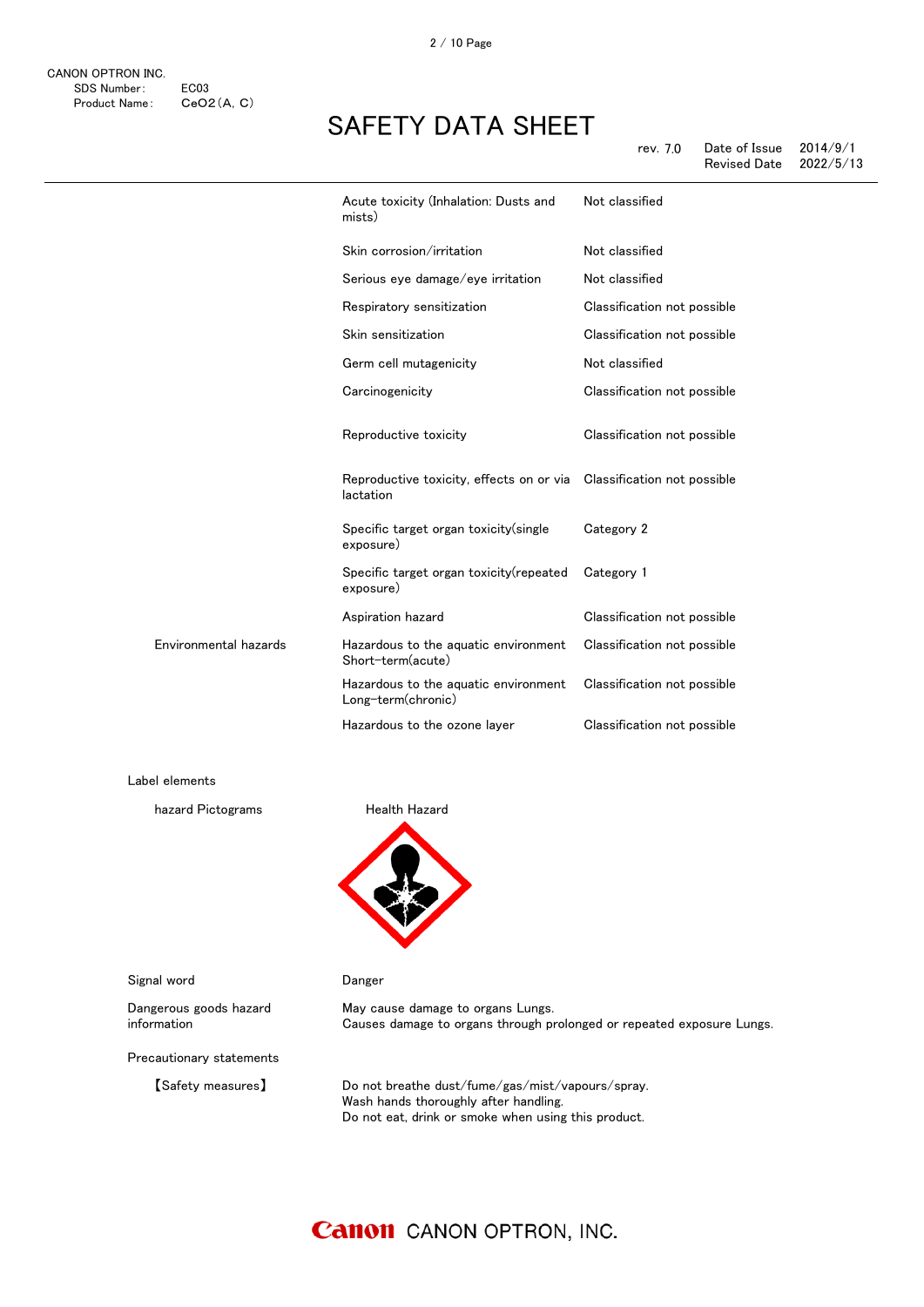| rev. 7.0 | Date of Issue | 2014/9/1  |
|----------|---------------|-----------|
|          | Revised Date  | 2022/5/13 |

| <b>[First-aid measures]</b> | If exposed or concerned: Call poison center or doctor/physician.<br>Get medical advice/attention if you feel unwell.<br>Specific treatment. |
|-----------------------------|---------------------------------------------------------------------------------------------------------------------------------------------|
| 【Storage】                   | Store locked up.                                                                                                                            |
| [Disposal]                  | Dispose of contents/container in accordance with national regulations.                                                                      |
| <b>[Other hazards]</b>      |                                                                                                                                             |

#### SECTION 3 Composition/information on ingredients

| Substance/Mixture                                              | Substance                                                                                                                                                                                                           |
|----------------------------------------------------------------|---------------------------------------------------------------------------------------------------------------------------------------------------------------------------------------------------------------------|
| Chemical name                                                  | Cerium oxide                                                                                                                                                                                                        |
| Chemical formula                                               | CeO2                                                                                                                                                                                                                |
| Concentration or concentration<br>range                        | 99.9%                                                                                                                                                                                                               |
| CAS No.                                                        | $1306 - 38 - 3$                                                                                                                                                                                                     |
| <b>TSCA Inventry</b>                                           | Cerium oxide (CeO2)                                                                                                                                                                                                 |
| <b>EINECS</b> number                                           | $215 - 150 - 4$                                                                                                                                                                                                     |
| Radioactive information                                        | Radioactive substances are not used as the material. Therefore, there is no<br>reason that ionizing radiation would be generated.                                                                                   |
| <b>SECTION 4</b><br>First aid measures                         |                                                                                                                                                                                                                     |
| Inhalation                                                     | Remove person to fresh air and keep comfortable for breathing.<br>Get medical advice/attention if you feel unwell.                                                                                                  |
| Skin contact                                                   | Take off immediately all contaminated clothing. Rinse affected areas with<br>water/shower.<br>IF ON SKIN: Wash with plenty of soap and water.<br>If skin irritation or rash occurs: : Get medical advice/attention. |
| Eye contact                                                    | Rinse cautiously with water for several minutes. Remove contact lenses, if<br>present and easy to do. Continue rising.<br>If eye irritation persists: Get medical advice/attention.                                 |
| Ingestion                                                      | Rinse mouth.<br>Get medical advice/attention.                                                                                                                                                                       |
| Most important symptoms and<br>effects, both acute and delayed | No data available                                                                                                                                                                                                   |
| Protection of first aiders                                     | Rescuers, wear suitable protective equipment as the situation demands.                                                                                                                                              |
| Special precautions for physicians                             | No data available                                                                                                                                                                                                   |
|                                                                |                                                                                                                                                                                                                     |

SECTION 5 Firefighting measures

Suitable extinguishing media Water spray, foam fire extinguishing agent, powder fire extinguishing agent , carbon dioxide gas, dry sand such

### **Canon** CANON OPTRON, INC.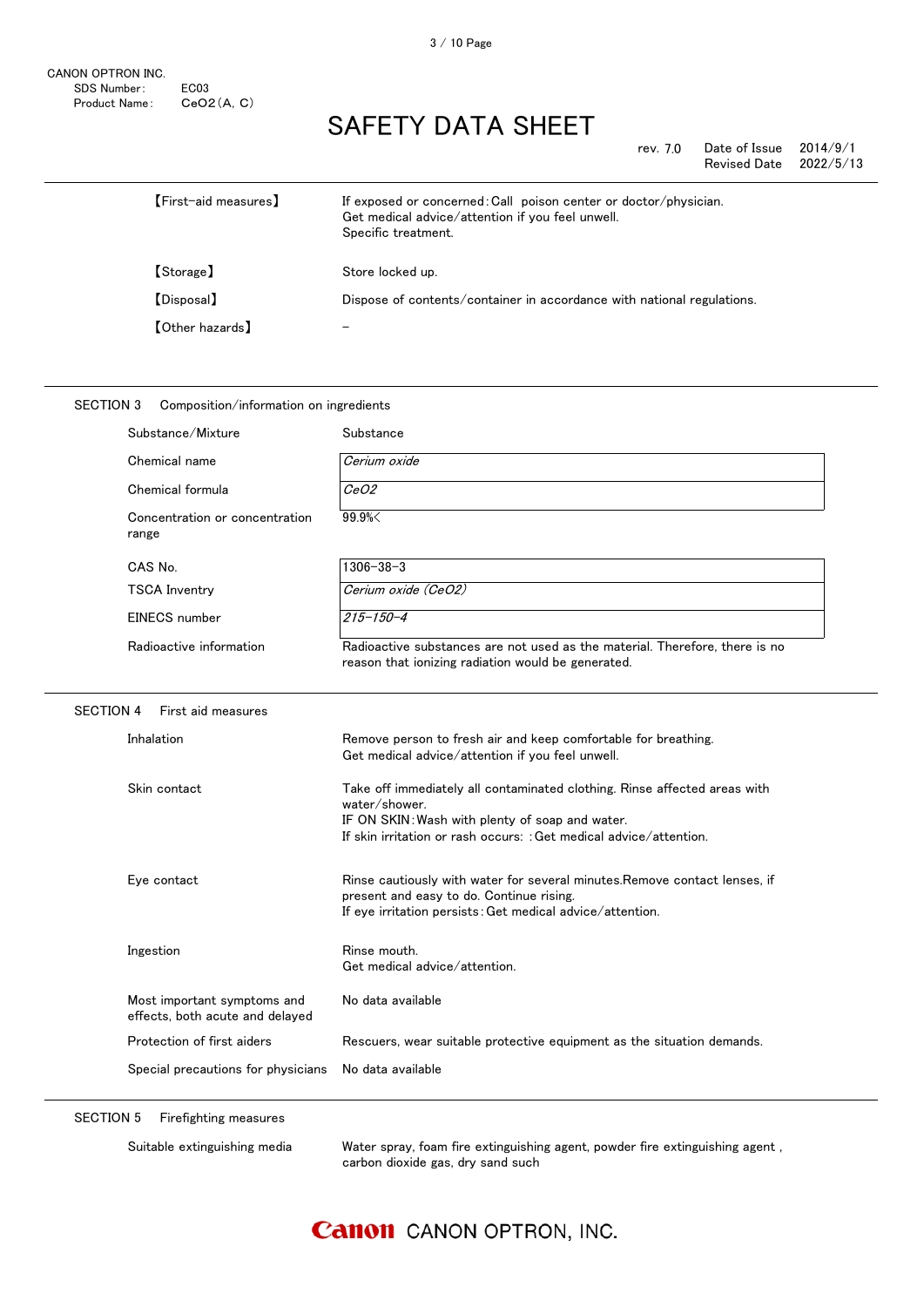rev. 7.0 Date of Issue 2014/9/1 Revised Date

|                  | Unsuitable extinguishing media                                             | No data available                                                                                                                                                                                                       |
|------------------|----------------------------------------------------------------------------|-------------------------------------------------------------------------------------------------------------------------------------------------------------------------------------------------------------------------|
|                  | Specific hazards                                                           | Is a non-flammable, itself does not burn, but there is a risk which break down<br>when heated, to generate fumes and toxic or corrosive $\angle$ .<br>Is likely to generate toxic gases irritating, corrosive and fire. |
|                  | Specific extinguishing methods                                             | It move a container from the fire area if not dangerous.<br>Eliminate all ignition sources if safe to do so.                                                                                                            |
|                  | Special protective equipment for<br>firefighters                           | It wear appropriate respiratory air, the protective clothing (heat resistance).                                                                                                                                         |
| <b>SECTION 6</b> | Accidental release measures                                                |                                                                                                                                                                                                                         |
|                  | Personal precautions, protective<br>equipment, and emergency<br>procedures | Immediately, It isolate leakage area as the appropriate distance in all directions.                                                                                                                                     |
|                  | Environmental precautions                                                  | It should not be released to the environment.                                                                                                                                                                           |
|                  | Methods and material for<br>containment and cleaning up                    | Moisten with water to reduce dust in the air and prevent dispersion.<br>Collection and neutralization: Sweep up leaked material and collect it in an empty<br>container for later waste disposal.                       |
|                  | Secondary disaster prevention<br>measures                                  | Was covered with a plastic sheet to prevent scattering.                                                                                                                                                                 |
| <b>SECTION 7</b> | Handling and storage                                                       |                                                                                                                                                                                                                         |
|                  | Precautions for safe handling                                              |                                                                                                                                                                                                                         |
|                  | Technical measures                                                         | Take measures for equipment as described in "8. Exposure controls/personal<br>protection" and wear protective equipment.                                                                                                |
|                  | Safety handling precautions                                                | Do not inhale dust, fumes, vapors, spray.                                                                                                                                                                               |
|                  | Avoidance of contact                                                       | Refer to "10. Stability and reactivity."                                                                                                                                                                                |
|                  | Hygiene measures                                                           | Wash hands thoroughly after handling.<br>Do not eat, drink or smoke when using this product.                                                                                                                            |
|                  | Conditions for safe storage,<br>including any incompatibilities            |                                                                                                                                                                                                                         |
|                  | Safe storage conditions                                                    | Store locked up.                                                                                                                                                                                                        |
|                  | Safety packaging material                                                  | No data available                                                                                                                                                                                                       |

SECTION 8 Exposure controls/personal protection

<u>CeO2</u>

Permissible concentration

ACGIH No data available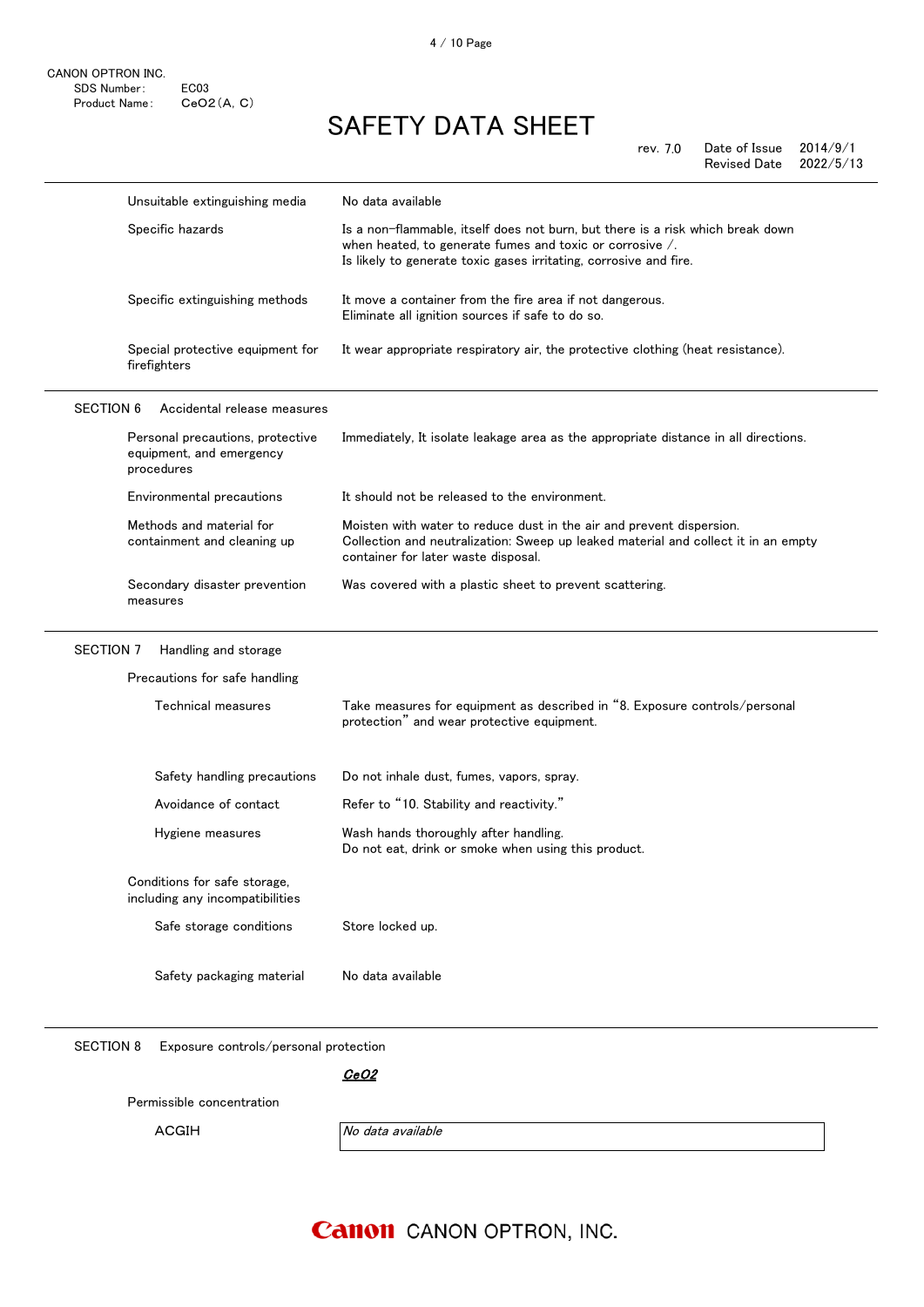#### rev. 7.0 Date of Issue 2014/9/1 Revised Date

|           | Appropriate engineering controls                               | The workshop handling or storage of this material, it is recommended that you<br>install the appropriate safety shower and eye wash.<br>In order to prevent the exposure, it is recommended that you install the<br>appropriate general ventilation equipment, local exhaust ventilation in the<br>workplace. |
|-----------|----------------------------------------------------------------|---------------------------------------------------------------------------------------------------------------------------------------------------------------------------------------------------------------------------------------------------------------------------------------------------------------|
| equipment | Individual protection measures,<br>such as personal protective |                                                                                                                                                                                                                                                                                                               |
|           | Respiratory protection                                         | Dustproof mask                                                                                                                                                                                                                                                                                                |
|           | Hand protection                                                | Protective gloves                                                                                                                                                                                                                                                                                             |
|           | Eye/face protection                                            | Dust-proof glasses                                                                                                                                                                                                                                                                                            |
|           | Skin protection                                                | Protective clothing                                                                                                                                                                                                                                                                                           |

### SECTION 9 Physical and chemical properties

| Appearance     |                   |
|----------------|-------------------|
| Physical state | Solid             |
| Form           | Pellets, granules |
| Colour         | Pale yellow       |
| Odour          | None              |

#### <u>CeO2</u>

| Melting point/freezing point                                | $2480^{\circ}C$           |
|-------------------------------------------------------------|---------------------------|
| Boiling point or initial boiling point<br>and boiling range | $3730^{\circ}C$           |
| Flammability                                                | No data available         |
| Upper/lower flammability or<br>explosive limits             | No data available         |
| Flash point                                                 | No data available         |
| Auto-ignition temperature                                   | No data available         |
| Decomposition temperature                                   | No data available         |
| рH                                                          | No data available         |
| Kinematic viscosity                                         | No data available         |
| Solubility                                                  |                           |
| Water                                                       | Insoluble                 |
| Other solvents                                              | And insoluble in solvents |
| Partition coefficient: n-<br>octanol/water                  | No data available         |
| Vapour pressure                                             | No data available         |
| Density and/or relative density                             | 7.21                      |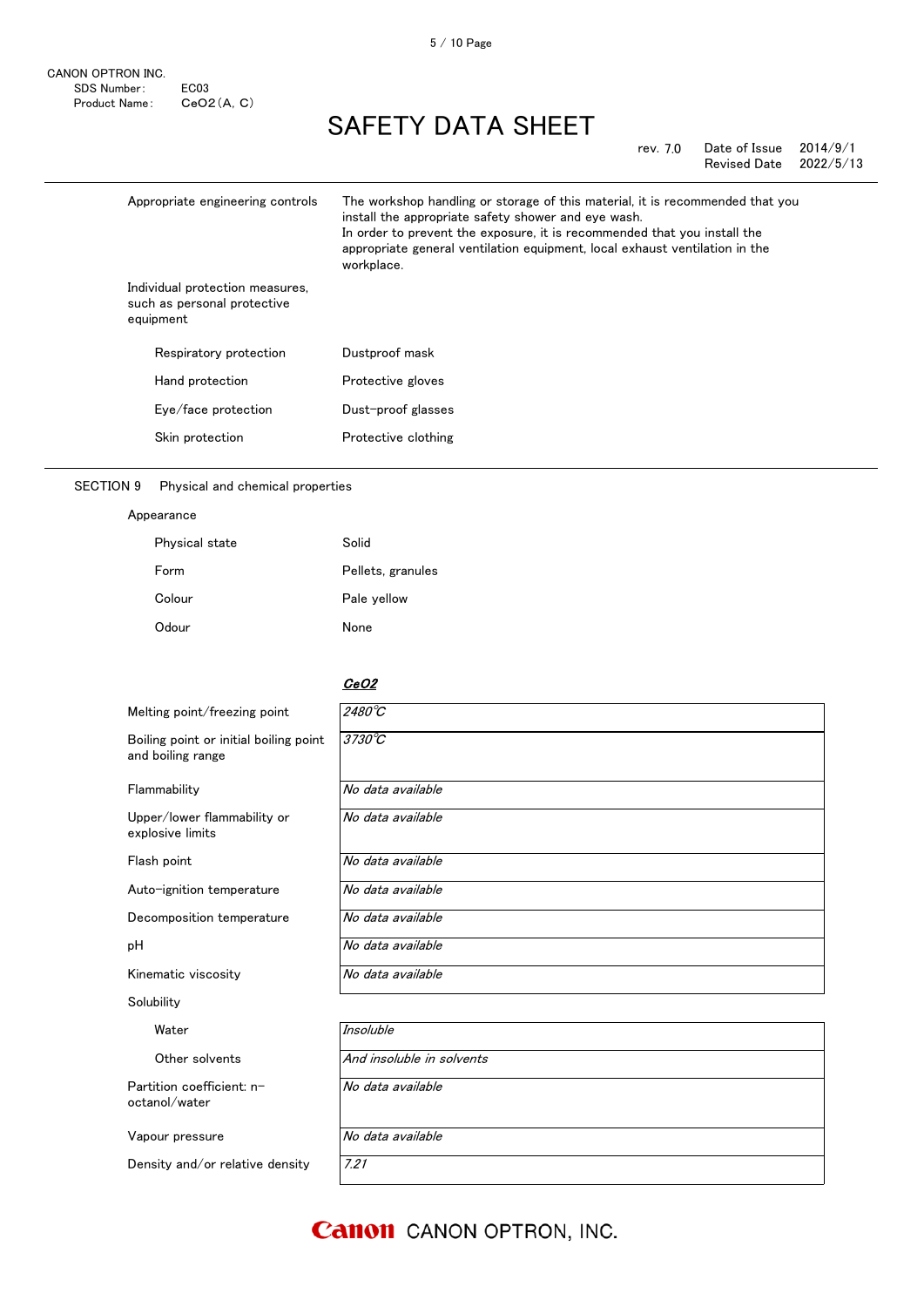| (Density)                | $\%$ 4.0 $\degree$ 4.4 (pellet) as CeO2 (A, C) |
|--------------------------|------------------------------------------------|
| Relative vapor density   | No data available.                             |
| Particle characteristics | No data available                              |
| Other information        | No data available                              |

#### SECTION 10 Stability and reactivity

#### <u>CeO2</u>

| Reactivity                         | No data available                                                                                                                                                            |
|------------------------------------|------------------------------------------------------------------------------------------------------------------------------------------------------------------------------|
| Chemical stability                 | It is considered stable.                                                                                                                                                     |
| Possibility of hazardous reactions | Do not react in the storage conditions and normal handling.<br>It will generate NOx gas in the reaction of chlorine gas, and nitric acid reaction<br>with hydrochloric acid. |
| Conditions to avoid                | High-temperature and humidity                                                                                                                                                |
| Incompatible materials             | Carbon dioxide, acid                                                                                                                                                         |
|                                    | Hazardous decomposition products <i>Acid mist is generated upon dissolution of the acid.</i>                                                                                 |

SECTION 11 Toxicological information

#### <u>CeO2</u>

| Acute toxicity(oral)                            | Rat LD50 value:> 5000 mg / kg bw (IUCLID (2000))                                                                                                                                                                                                                                                                                                                                                                                  |
|-------------------------------------------------|-----------------------------------------------------------------------------------------------------------------------------------------------------------------------------------------------------------------------------------------------------------------------------------------------------------------------------------------------------------------------------------------------------------------------------------|
| Acute toxicity (dermal)                         | Based on the result that administration of 2000 mg/kg bw to rats caused no<br>mortality, and LD50 value was $>$ 2000 mg/kg bw (IUCLID (2000)), the substance<br>was classified as "Not classified".                                                                                                                                                                                                                               |
| Acute toxicity (Inhalation: Gases)              | Solid (GHS definition)                                                                                                                                                                                                                                                                                                                                                                                                            |
| Acute toxicity (Inhalation:<br>Vapours)         | No data available                                                                                                                                                                                                                                                                                                                                                                                                                 |
| Acute toxicity (Inhalation: Dusts<br>and mists) | Based on the rat LC50 value of 5.05 mg/L (OECD TG 403) (IUCLID (2000)), the<br>substance was classified as "Not classified" in the JIS classification<br>(corresponding to Category 5 in the UN-GHS classification). According to the<br>description that the test particles which was less than 3 micrometer in particle<br>diameter were account for 85.4% (IUCLID (2000)), the criterion values for<br>dust/mist were adopted. |
| Skin corrosion/irritation                       | In the rabbit test (OECD TG404), application of 0.5 g of test substance caused<br>no irritation (IUCLID (2000)). In another rabbit test, the primary skin irritation<br>index value was 0.0 and it was concluded that the substance was not irritating<br>(IUCLID (2000)). Based on the information, the substance was classified as "Not<br>classified".                                                                         |
| Serious eye damage/irritation                   | In the rabbit test (OECD TG405), instillation of 0.1 g of test substance to eye<br>resulted in non-irritating (IUCLID (2000)). In another rabbit test, slightly irritating<br>was reported (IUCLID (2000)). Based on the information, the substance was<br>classified as "Not classified".                                                                                                                                        |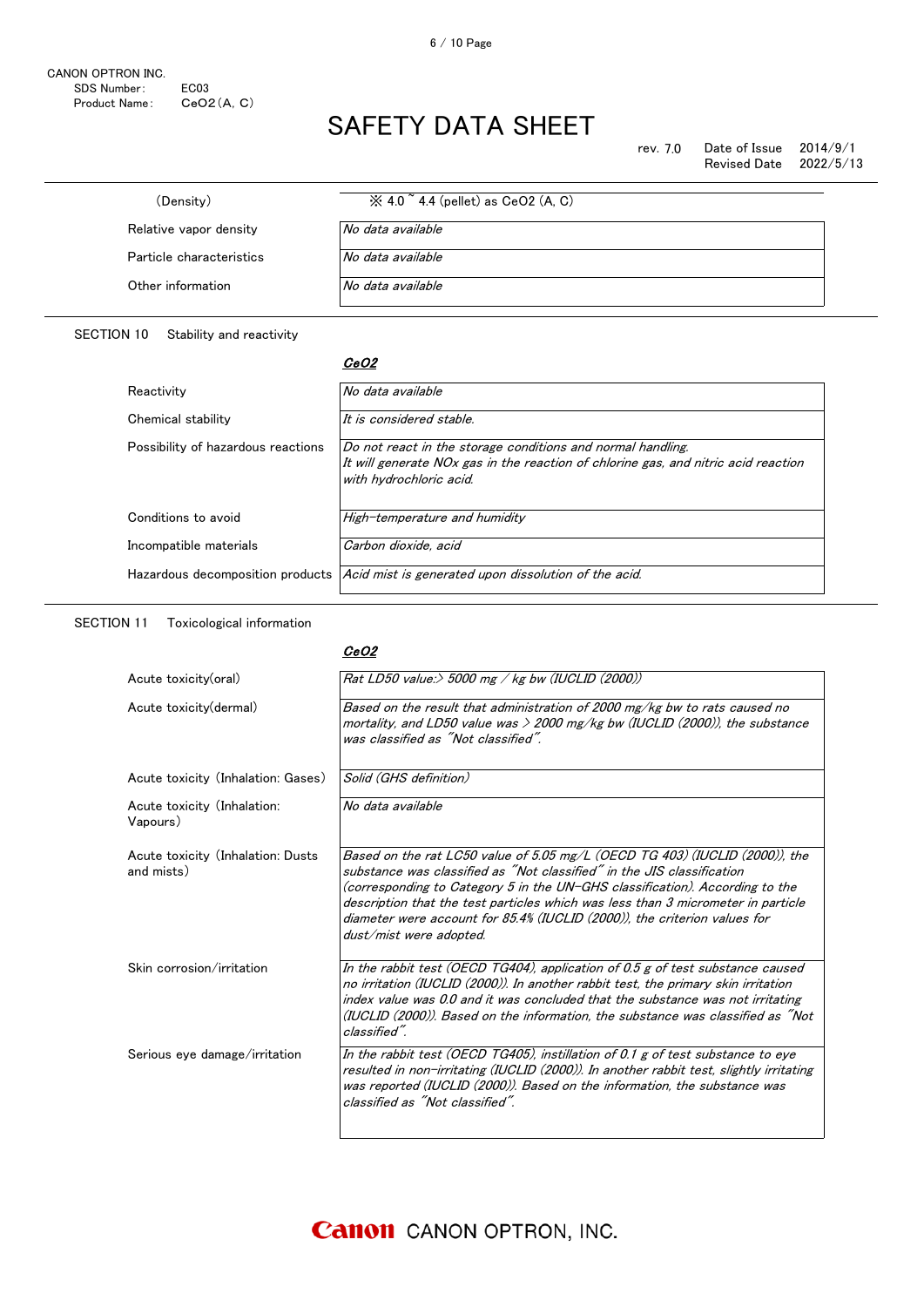#### rev. 7.0 Date of Issue 2014/9/1 Revised Date 2022/5/13

| Respiratory or skin sensitization                    | In the maximization test using guinea pigs (OECD TG406), no reaction of<br>sensitization was observed after elicitation, and concluded as a non-sensitizer<br>(IUCLID (2000)). However, since it was the "List 2" information source<br>designated in the GHS classification guidance for the Japanese government, the<br>substance was classified as "Classification not possible".                                                                                                                                                                                                                                                                                                                                                                                                                                                                                                                                                                                                                                                                                                                                                                                                                                                                                                                                                                                                                                                                                                                                                                                                                                                                                                                                                                                                                                                                                                                                                                                                                                                                                                                                                                                                                                                                                                                                            |
|------------------------------------------------------|---------------------------------------------------------------------------------------------------------------------------------------------------------------------------------------------------------------------------------------------------------------------------------------------------------------------------------------------------------------------------------------------------------------------------------------------------------------------------------------------------------------------------------------------------------------------------------------------------------------------------------------------------------------------------------------------------------------------------------------------------------------------------------------------------------------------------------------------------------------------------------------------------------------------------------------------------------------------------------------------------------------------------------------------------------------------------------------------------------------------------------------------------------------------------------------------------------------------------------------------------------------------------------------------------------------------------------------------------------------------------------------------------------------------------------------------------------------------------------------------------------------------------------------------------------------------------------------------------------------------------------------------------------------------------------------------------------------------------------------------------------------------------------------------------------------------------------------------------------------------------------------------------------------------------------------------------------------------------------------------------------------------------------------------------------------------------------------------------------------------------------------------------------------------------------------------------------------------------------------------------------------------------------------------------------------------------------|
| Germ cell mutagenicity                               | The substance was classified as "Classification not possible" due to the<br>negative results in the micronucleus test (OECD TG474) using bone marrow cells<br>of mice orally administered (in vivo mutagenicity test in somatic cells) (IUCLID<br>(2000)). As relevant information, as for in vitro study, negative results in the<br>Ames test were reported (Initial Environmental Risk Assessment of Chemicals<br>(Ministry of the Environment), vol. 8 (2010)).                                                                                                                                                                                                                                                                                                                                                                                                                                                                                                                                                                                                                                                                                                                                                                                                                                                                                                                                                                                                                                                                                                                                                                                                                                                                                                                                                                                                                                                                                                                                                                                                                                                                                                                                                                                                                                                             |
| Carcinogenicity                                      | No data were available. As relevant information, the US EPA reports that the<br>data of this substance are insufficient to evaluate the possibility of<br>carcinogenicity in humans under the carcinogenicity risk assessment guidelines<br>(IRIS (2009) Tox Review).                                                                                                                                                                                                                                                                                                                                                                                                                                                                                                                                                                                                                                                                                                                                                                                                                                                                                                                                                                                                                                                                                                                                                                                                                                                                                                                                                                                                                                                                                                                                                                                                                                                                                                                                                                                                                                                                                                                                                                                                                                                           |
| Reproductive toxicity                                | No data available                                                                                                                                                                                                                                                                                                                                                                                                                                                                                                                                                                                                                                                                                                                                                                                                                                                                                                                                                                                                                                                                                                                                                                                                                                                                                                                                                                                                                                                                                                                                                                                                                                                                                                                                                                                                                                                                                                                                                                                                                                                                                                                                                                                                                                                                                                               |
| Specific target organ toxicity (single<br>exposure)  | In the acute inhalation study in rats exposed to dust for 4 hours at the range of<br>concentrations from 4.12 to 5.98 mg/L (OECD TG 433, GLP-compliant), labored<br>respiration and ruffled fur were noted in two of ten animals, and the lungs of all<br>animals were incompletely collapsed with diffuse whitish foci (IUCLID (2000)).<br>Based on these findings observed in the concentration corresponding nearly to<br>the upper limit within Category 2 of the guidance values, the substance was<br>classified as Category 2 (lung). In addition, in the acute oral toxicity study in rats<br>administered up to 5000 mg/kg bw, no mortality was recorded, body weight gain<br>was normal, and no abnormalities were observed at necropsy (IUCLID (2000)).                                                                                                                                                                                                                                                                                                                                                                                                                                                                                                                                                                                                                                                                                                                                                                                                                                                                                                                                                                                                                                                                                                                                                                                                                                                                                                                                                                                                                                                                                                                                                              |
| Specific target organ<br>toxicity(repeated exposure) | In the lungs of the workers exposed for many years to the fumes of rare-earth<br>elements such as cerium, accumulation of rare-earth elements was observed,<br>and lung lesions such as granuloma, emphysema, or interstitial fibrosis and<br>decrease of pulmonary breathing capacity were reported (Initial Environment Risk<br>Assessment of Chemicals (Ministry of Environment), vol. 8 (2010)). Many reports<br>were published describing long-term residue of rare earth elements in lung and<br>numerous cases of workers who developed adverse lung effects associated with<br>cerium oxide as follows. In the case of the 58-year-old worker who came to<br>hospital complaining of dyspnea at least 15 years after exposures to cerium<br>oxide polishing agents, slight pleural thickening, and pulmonary obstruction were<br>noted. He was diagnosed by histopathological examination as chronic<br>pachypleuritis (Initial Environment Risk Assessment of Chemicals (Ministry of<br>Environment), vol. 8 (2010)). In the case of $68$ -year-old man who was engaged in<br>the abrasive operation of the optical lens for 35 years, rare earth<br>pneumoconiosis associated with cerium oxide exposure was identified after 13<br>years of separation of work (PATTY, 5th (2001)). On the other hand, in the 13-<br>week repeated inhalation study in rats exposed to dust, enlargement and<br>discoloration of diaphragm in approximately half of the animals, changes of<br>bronchial lymph nodes in all animals were found at 5 mg/m or higher, and<br>discoloration of the lungs in all animals at 51 mg/m <sup>3</sup> or higher at necropsy.<br>Histopathologically, lymphoid hyperplasia and pigmentation in the bronchial lymph<br>nodes, and pigmentation in the lung were noted at $5 \text{ mg/m}^3$ or higher in both<br>sexes, and alveolar epithelial hyperplasia in the lungs and metaplasia and<br>pigmentation in the larynx were noted at 51 mg/m <sup>3</sup> or higher in both sexes (Initial<br>Environment Risk Assessment of Chemicals (Ministry of Environment), vol. 8<br>(2010)). These effects were observed at doses within Category 1 of the guidance<br>values. Based on the findings for both humans and experimental animals, the<br>substance was classified as Category 1 (lung). |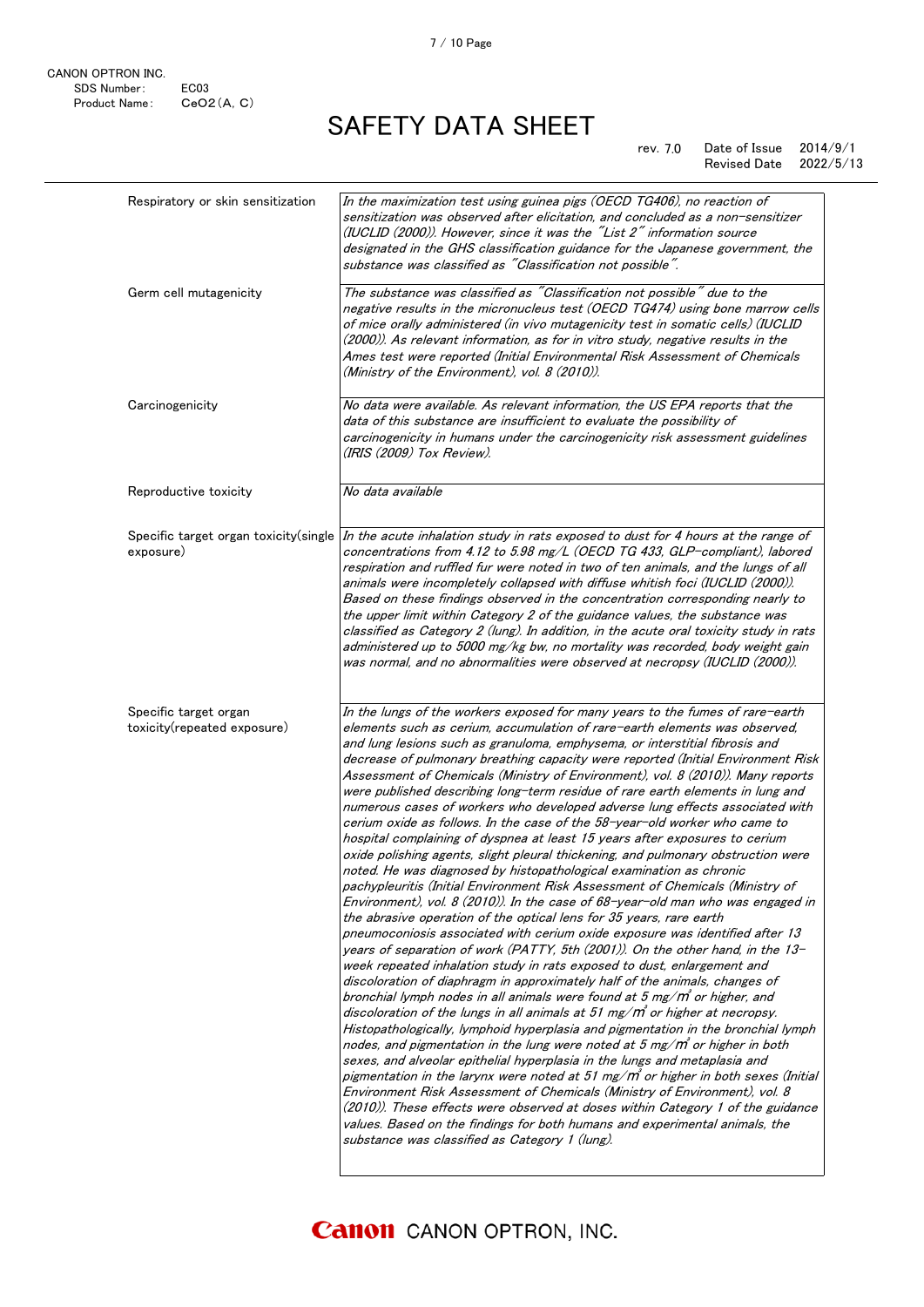$\overline{\phantom{a}}$ 

# SAFETY DATA SHEET

rev. 7.0 Date of Issue 2014/9/1

|                                                                                 | 2022/5/13<br>Revised Date                                                                                                                                                                                                                                                                                                                |
|---------------------------------------------------------------------------------|------------------------------------------------------------------------------------------------------------------------------------------------------------------------------------------------------------------------------------------------------------------------------------------------------------------------------------------|
| Aspiration hazard                                                               | No data available                                                                                                                                                                                                                                                                                                                        |
| Other information                                                               | No data available                                                                                                                                                                                                                                                                                                                        |
| SECTION 12<br>Ecological information                                            |                                                                                                                                                                                                                                                                                                                                          |
|                                                                                 | <i>CeO2</i>                                                                                                                                                                                                                                                                                                                              |
| Toxicity                                                                        |                                                                                                                                                                                                                                                                                                                                          |
| Hazardous to the aquatic<br>environment Short-<br>term(acute)                   | No data available                                                                                                                                                                                                                                                                                                                        |
| Hazardous to the aquatic<br>environment Long-<br>term(chronic)                  | No data available                                                                                                                                                                                                                                                                                                                        |
| Persistence and degradability                                                   | No data available                                                                                                                                                                                                                                                                                                                        |
| Bioaccumulative potential                                                       | No data available                                                                                                                                                                                                                                                                                                                        |
| Mobility in soil                                                                | No data available                                                                                                                                                                                                                                                                                                                        |
| Hazard to the ozone layer                                                       | This substance is not listed in Annexes to the Montreal Protocol.                                                                                                                                                                                                                                                                        |
| Other adverse effects                                                           | No data available                                                                                                                                                                                                                                                                                                                        |
| Waste treatment methods<br>Contaminated container and<br>contaminated packaging | Process is contracted to industrial waste disposers who received approval of a<br>prefectural governor.<br>The container is recycled after being cleaned, or is appropriately processed<br>according to the standards of related laws and regulations.<br>When disposing of empty containers, the contents should be completely removed. |
| <b>SECTION 14</b><br>Transport information                                      |                                                                                                                                                                                                                                                                                                                                          |
| International regulation                                                        | <i>CeO2</i>                                                                                                                                                                                                                                                                                                                              |
| UN number                                                                       | Not applicable                                                                                                                                                                                                                                                                                                                           |
| UN proper shipping name                                                         | Not applicable                                                                                                                                                                                                                                                                                                                           |
| UN classification                                                               | Not applicable                                                                                                                                                                                                                                                                                                                           |
| Transport hazard class                                                          | Not applicable                                                                                                                                                                                                                                                                                                                           |
| Packing group                                                                   | Not applicable                                                                                                                                                                                                                                                                                                                           |
| Hazardous to the aquatic<br>environment                                         | No data available                                                                                                                                                                                                                                                                                                                        |
| Maritime transport in bulk<br>according to IMO instruments                      | No data available                                                                                                                                                                                                                                                                                                                        |
|                                                                                 | No data available                                                                                                                                                                                                                                                                                                                        |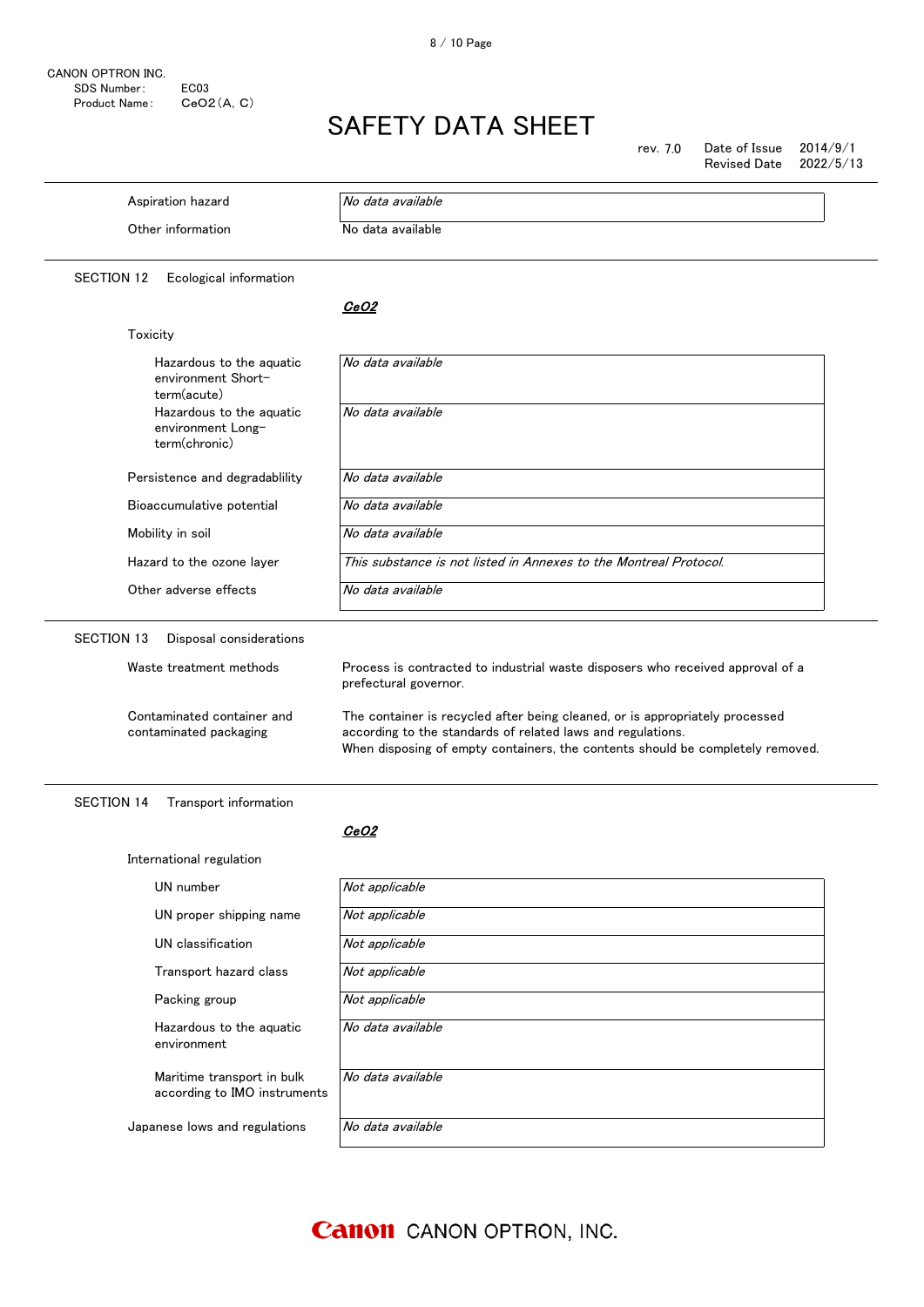rev. 7.0 Date of Issue 2014/9/1 Revised Date 2022/5/13

| Special precautions for users | Requires retention of yellow card when transporting.<br>When transporting, protect from direct sunlight and take on cargo without<br>breakage of container, corrosion and leakage.<br>Do not transport with food and feedstuffs.<br>Do not stack heavy good thereupon. |
|-------------------------------|------------------------------------------------------------------------------------------------------------------------------------------------------------------------------------------------------------------------------------------------------------------------|
| <b>Special Provisions</b>     |                                                                                                                                                                                                                                                                        |

#### SECTION 15 Regulatoly information(Japan)

| Occupational Safety and Health<br>Law               | No data available                                                                                           |
|-----------------------------------------------------|-------------------------------------------------------------------------------------------------------------|
| <b>PRTR Law</b>                                     | No data available                                                                                           |
| Poisonous and Deleterious<br>Substances control Law | No data available                                                                                           |
| Labor Standards Act                                 | No data available                                                                                           |
| Chemical substances control Law                     | No data available                                                                                           |
| Fire fighting Law                                   | No data available                                                                                           |
| Air Pollution Control Act                           | No data available                                                                                           |
| Water Pollution Prevention Act                      | No data available                                                                                           |
| Water Supply Act                                    | No data available                                                                                           |
| Sewerage Act                                        | No data available                                                                                           |
| Marine Pollution Prevention Law                     | No data available                                                                                           |
| Waste Management and Public<br><b>Cleansing Act</b> | No data available                                                                                           |
| Note                                                | Ensure this material in compliance with federal requirements and ensure<br>conformity to local regulations. |

SECTION 16 Other information

 The Safety Data Sheet (SDS) has been prepared based on currently available materials, information and data, and may be revised based on new information. Further, the important points in the SDS are made for the purpose of normal handling. When handling the user product in a specialized manner, take the appropriate safety measures for the application or method. Further, Canon Optron Inc. has paid sufficient attention to the described contents of the SDS, but does not guarantee the accuracy of its contents.

Literature Reference